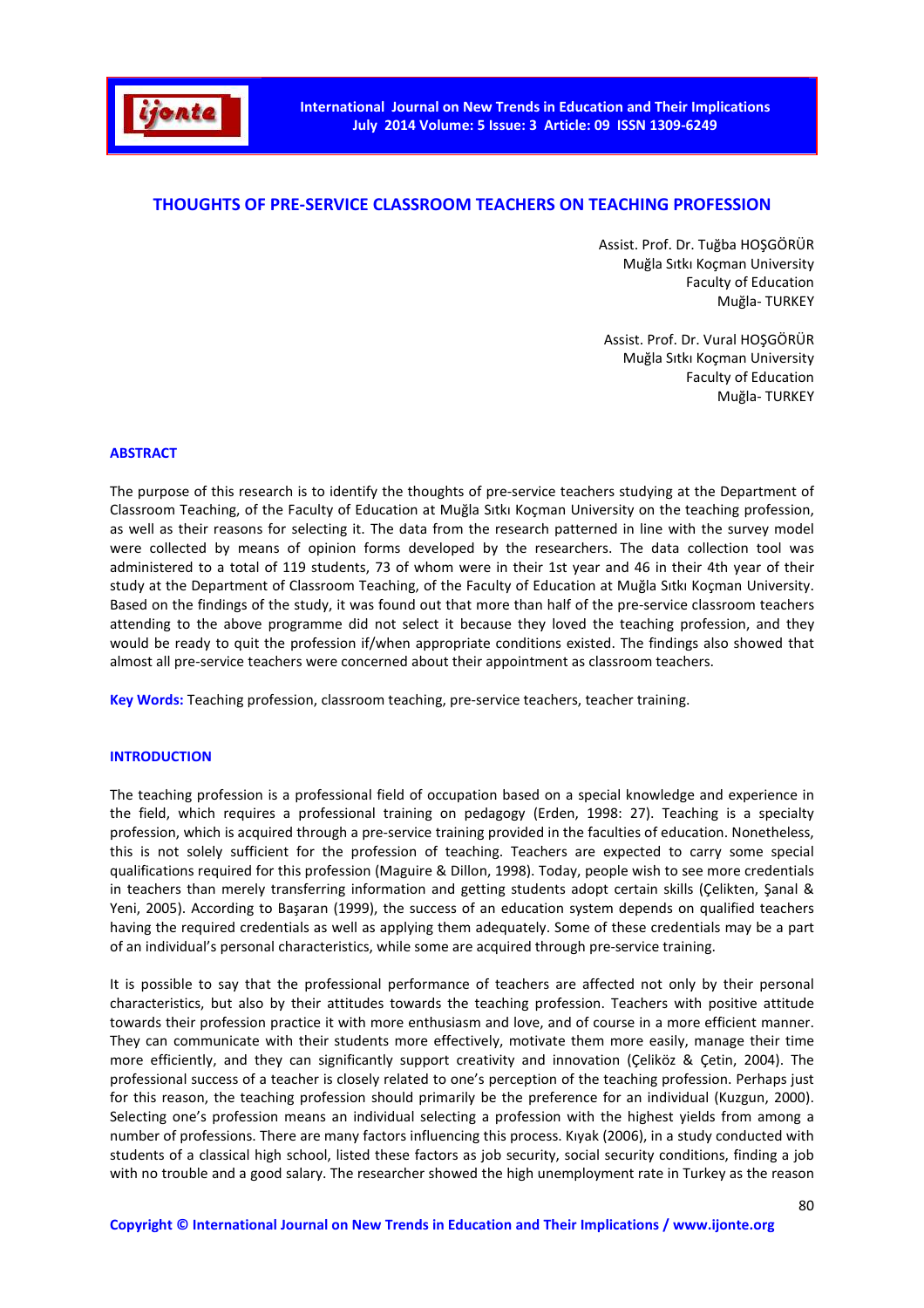

for students' not prioritising such features as ability, interest and personality traits. Thus, the focus should be on an individual's preference of the teaching profession for the right reasons, instead of on the necessity of this preference.

Once an individual with an existing positive attitude towards the teaching profession is trained as a teacher and begins teaching, the individual's previous positive attitude is combined with professional knowledge; and here it is possible to say that this consistency affects all elements relevant to education in a positive way. In this regard, several studies have been conducted to identify thoughts of Turkish pre-service teachers about the teaching profession. It has been seen as a result of such studies conducted to reveal the thoughts about the teaching profession as well as reasons for a preference of this profession, by pre-service teachers attending primary education departments (Celep, Özyılmaz & Çörtük, 2013; Çermik, Doğan & Şahin, 2010; Çetin, 2012; Erkan et. al., 2002; Güneyli & Aslan, 2009; Hacıömeroğlu & Şahin Taşkın, 2010; Kartal & Taşdemir, 2012; Özbek, 2007; Özbek, Kahyaoğlu & Özgen, 2007; Özder, Konedralı & Zeki, 2010; Özsoy, Özsoy, Özkara & Memiş, 2010; Şara & Kocabaş, 2012; Ubuz & Sarı, 2008) and secondary education departments (Boz & Boz, 2008; Celep, Özyılmaz & Çörtük, 2013; Doğan & Çoban, 2009; Hacıömeroğlu & Şahin Taşkın, 2010; Karamustafaoğlu & Özmen, 2004; Tataroğlu, Özgen & Alkan, 2011) of the faculties of education, that the priority particularly about the reasons to prefer the teaching profession broadly differs from each other. Besides, it is considered essential to continue conducting such research studies on the qualifications and attitudes of teachers towards their profession, who are the primary actors of the education process, as long as there is a quality problem in education. This study, designed to provide a different perspective from a different sample, aims to assess the thoughts of pre-service teachers attending the Department of Classroom Teaching, of the Faculty of Education at Muğla Sıtkı Koçman University, as well as the reasons for their preference of this profession. The study seeks answers to the following questions:

- What are the reasons for pre-service teachers' preference for the programme of classroom teaching?
- What is the satisfaction status of pre-service teachers regarding the programme of classroom teaching?
- Are pre-service teachers worried about being appointed as teachers after they are graduated?
- Do pre-service teachers' worries about their appointment vary as to their reasons for preferring the profession?

### **METHODOLOGY**

The research study is designed as a survey model, with a both quantitative and qualitative approach. The quantitative part has included an analysis of the responses of participants to close-ended questions on the data collection tool, while the qualitative part has analysed the data obtained from open-ended questions.

### **Participants**

The participants of the study are students attending the Department of Classroom Teaching of Muğla Sıtkı Koçman University in the autumn semester of the 2012-2013 academic year. Since the study has aimed at identifying pre-service teachers' thoughts on the teaching profession as of the start of their professional training and at the last stage of their training,  $1^{st}$  and  $4^{th}$  year students have been selected as participants. A total of 119 pre-service teachers participated in the study, 73 being in their 1<sup>st</sup> year and 46 in their 4<sup>th</sup> year.

### **Data Collection Tool and Data Analysis**

A data collection form involving close and open-ended questions was used to describe the phenomenon explored in this study. Close-ended questions were used to collect personal information and tendencies of the pre-service teachers, while open-ended questions were applied to examine their preference for the teaching profession and their perceptions about it.

The opinion forms were designed in the light of the relevant literature as well as information received from academicians and students. In order to ensure internal validity of the data collection tool, all sentences in the form were read by academicians working in three different sub-areas of educational sciences, and the forms were reviewed and finalised in accordance with their feedback. Opinions of the said academicians for each item were evaluated in terms of measuring the required feature, and it was determined that they concurred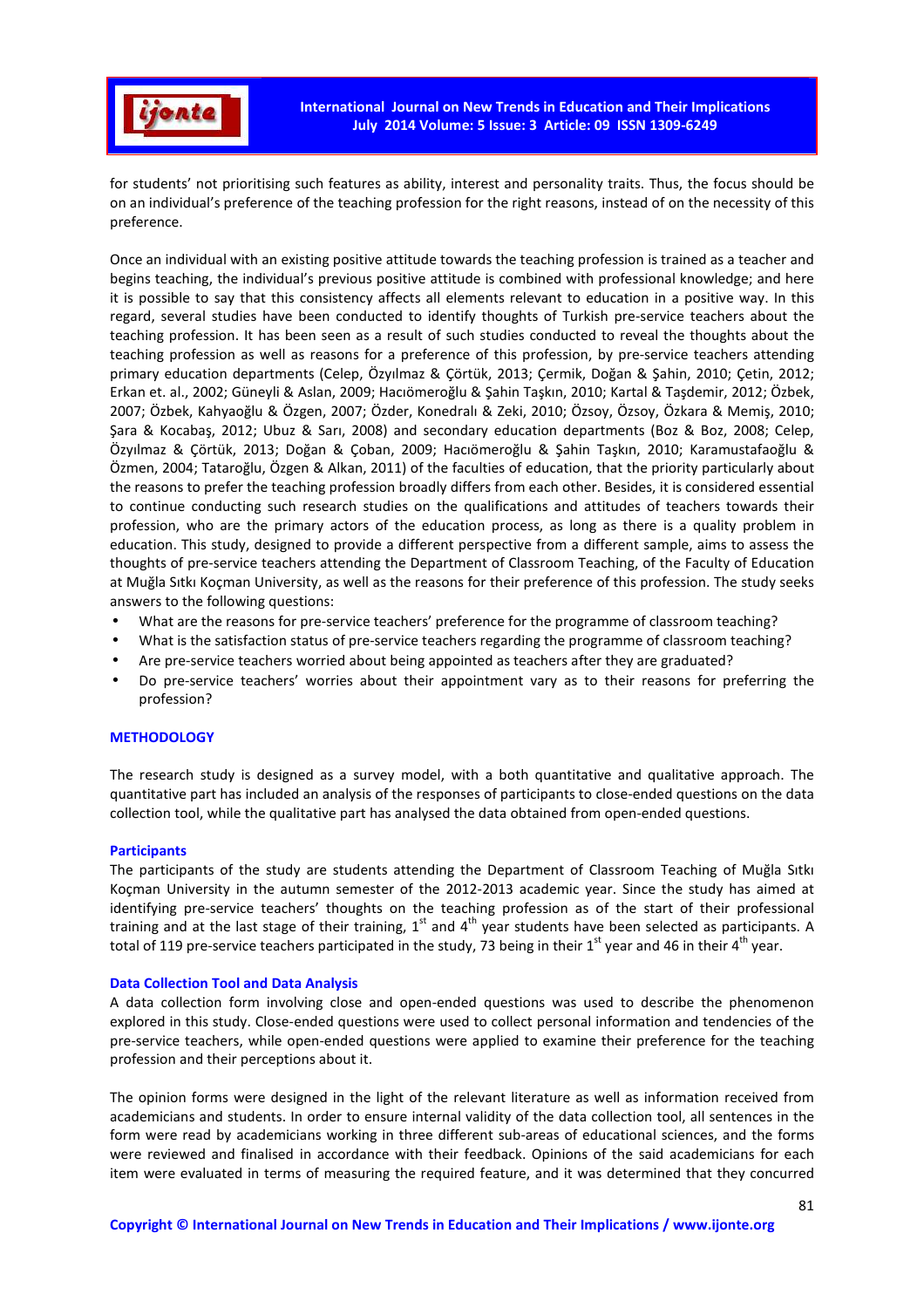

with each other. The finalised form was administered to five students in order to test in advance whether the questions were clear and understandable and whether their responses to the form adequately covered the questions. The findings were found to be positive, and the data collection tool was considered valid without need for further changes before administration to the participants. Participation was on a voluntary basis, and the data collection was conducted in classrooms when the participants were available, so as not to have a negative influence on their responses. Evaluation was made on the basis of participants' responses in order to obtain systematic data on the thoughts of pre-service classroom teachers on the teaching profession, as well as the reasons for their preference, and to make an inference based on this data.

Descriptive analysis technique was used to analyse the data obtained from the open-ended question in the opinion form. Opinions of the participants collected in writing were classified under certain headings, and the frequency was taken. The findings were presented under these headings as well as the frequency of repetition.

### **FINDINGS**

Below are the findings obtained from the analysis of the data collected to evaluate the opinions of the preservice teachers attending the classroom teaching programme of the Faculty of Education at Muğla Sıtkı Koçman University on the profession of teaching. Looking from a gender perspective, 58.8% of the participants are female and 41.2% are male. It is possible to say that classroom teaching may be considered as a profession more suitable for and more preferable by women. Results from other studies in Turkey (Baykara Pehlivan, 2008; Çermik, Doğan & Şahin, 2010; Çetin, 2012; Şara & Kocabaş, 2012) also support this finding. Table 1 gives information on participants' responses to the question about their preference for classroom teaching profession.

| <b>Reasons for preference</b>                                 |     | %     |
|---------------------------------------------------------------|-----|-------|
| Because I wanted to be teacher                                | 53  | 44.5  |
| Because I wanted to be enrolled in an undergraduate programme | 17  | 14.3  |
| Because my parents wished me to do so                         | 12  | 10.1  |
| Because there is more free time                               | 9   | 7.6   |
| Because I am a graduate of teacher training high school       | 8   | 6.7   |
| Because it is a respectable profession                        |     | 5.9   |
| Because it is easier to find employment                       |     | 5.9   |
| Because I like children                                       | 2   | 1.7   |
| Because my parent(s) is/are teachers                          |     | 0.8   |
| Other                                                         | 3   | 2.5   |
| Total                                                         | 119 | 100.0 |

Table 1: Reasons for Pre-Service Teachers' Preference of Classroom Teaching Programme

According to Table 1, based on an overall evaluation of the opinions of students enrolled in the classroom teaching programme as to the teaching profession, it is seen that almost half of the students preferred this profession because they want to be teachers. Şara and Kocabaş (2012) have reached a similar conclusion where 44.5% of pre-service teachers preferred teaching as a profession suitable for themselves. 14.3% of the participants preferred the teaching profession merely because they have wished to be enrolled in an undergraduate programme, and approximately ten per cent preferred this profession because of their families' wishes. More than seven percent of the participants preferred teaching because it is a profession with more free time. A smaller part of the students (5.9%) pointed out that they preferred this profession since it is easier to find a job. After a general assessment of Table 1, it is possible to say that a little less than half of the preservice teachers continue their training accompanied with positive attitudes toward their profession, whereas an important segment preferred becoming a teacher merely to have an undergraduate degree, to benefit from amenities of being a teacher, or to satisfy their families' wishes. Özbek, Kahyaoğlu and Özgen (2007), in their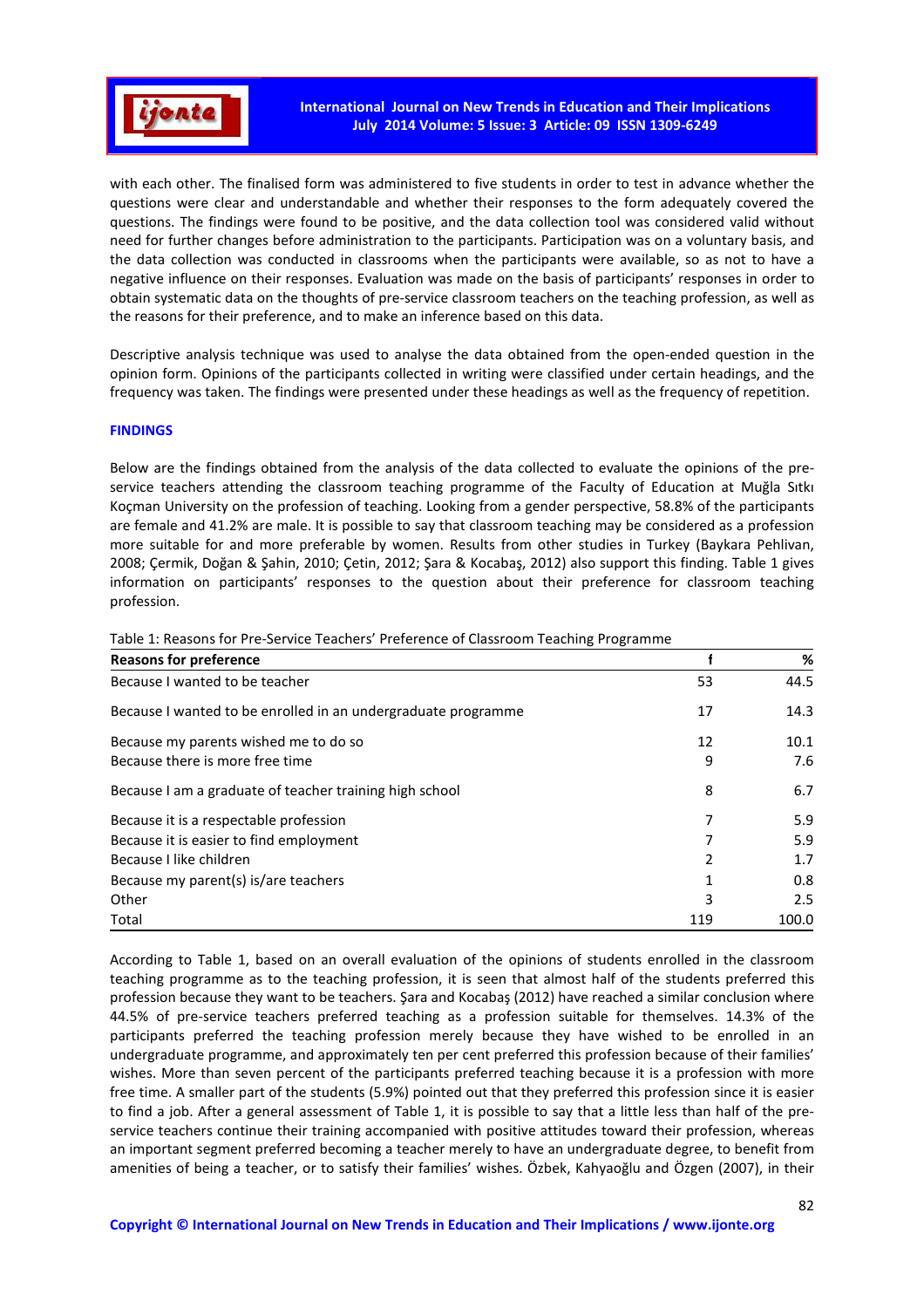

study to evaluate pre-service teachers' opinions about their profession, have found out that the majority of pre-service teachers are not enthusiastic enough about their profession. Another study by Çermik, Doğan and Şahin (2010) has shown that pre-service teachers mostly preferred the teaching profession because of selfseeking reasons such as a state-secured, sustainable job, a continuous and regular salary or the availability of free time. Below are examples of participants' opinions to serve as an indicator of the classification done by researchers.

*I had many problems at the preference stage because of my family. They wanted me to become a teacher. I wanted to study in other programmes, but in the end I accepted their wish. (Because my parents wished so, 1st year, Female).* 

*I* preferred the teaching profession because *I think I can find employment easily compared to other professions. I wanted to graduate and start working immediately (Because it is easier to find employment, 4th year, Male).* 

*My score from the university entrance exam was not sufficient to enrol into other programmes I wished to attend. This was the best among the options I had for enrolment. (Because I wanted to be enrolled in an undergraduate programme, 1st year, Female).* 

Responses of three pre-service teachers, which are grouped under "Other" in Table 1, are shown below:

*I preferred teaching because I believed that the vicious circle in my life is going to end if I take this training opportunity (1st year, Male).* 

*I did not want to be a teacher at the beginning. I preferred it because it was the best programme based on my score. Yet, I liked the idea of being a teacher after I enrolled in this department. I changed my mind. (1st year, Female).* 

*I partially wanted to be a teacher but I had other dreams since I thought I could be enrolled to better programmes (than teaching) with my score. I was not really expecting to get this programme (4th year, Female).* 

Table 2 gives a summary of pre-service teachers' responses by grade as to whether they would have preferred the teaching profession if they had another chance for choosing a profession.

|                      |      | <b>YES</b> | <b>NO</b> | Total |
|----------------------|------|------------|-----------|-------|
| 1 <sup>st</sup> Year | f    | 52         | 21        | 73    |
|                      | $\%$ | 71.2       | 28.8      | 100.0 |
| 4 <sup>th</sup> Year | f    | 36         | 10        | 46    |
|                      | $\%$ | 78.3       | 21.7      | 100.0 |
| Total                | f    | 88         | 31        | 119   |
|                      | $\%$ | 73.9       | 26.1      | 100.0 |

Table 2: Re-preference for Teaching Profession

From Table 2, it is possible to say that  $4<sup>th</sup>$  year students would be more willing to choose the teaching profession again compared to  $1<sup>st</sup>$  year students. Özbek, Kahyaoğlu and Özgen (2007) have also stated that  $1<sup>st</sup>$ year students less embraced the teaching profession, compared to  $4<sup>th</sup>$  year students, and they would change their area of study if given the chance. A general assessment of the responses from the participants shows that approximately one-fourth of the pre-service teachers would prefer not to be a teacher if they have an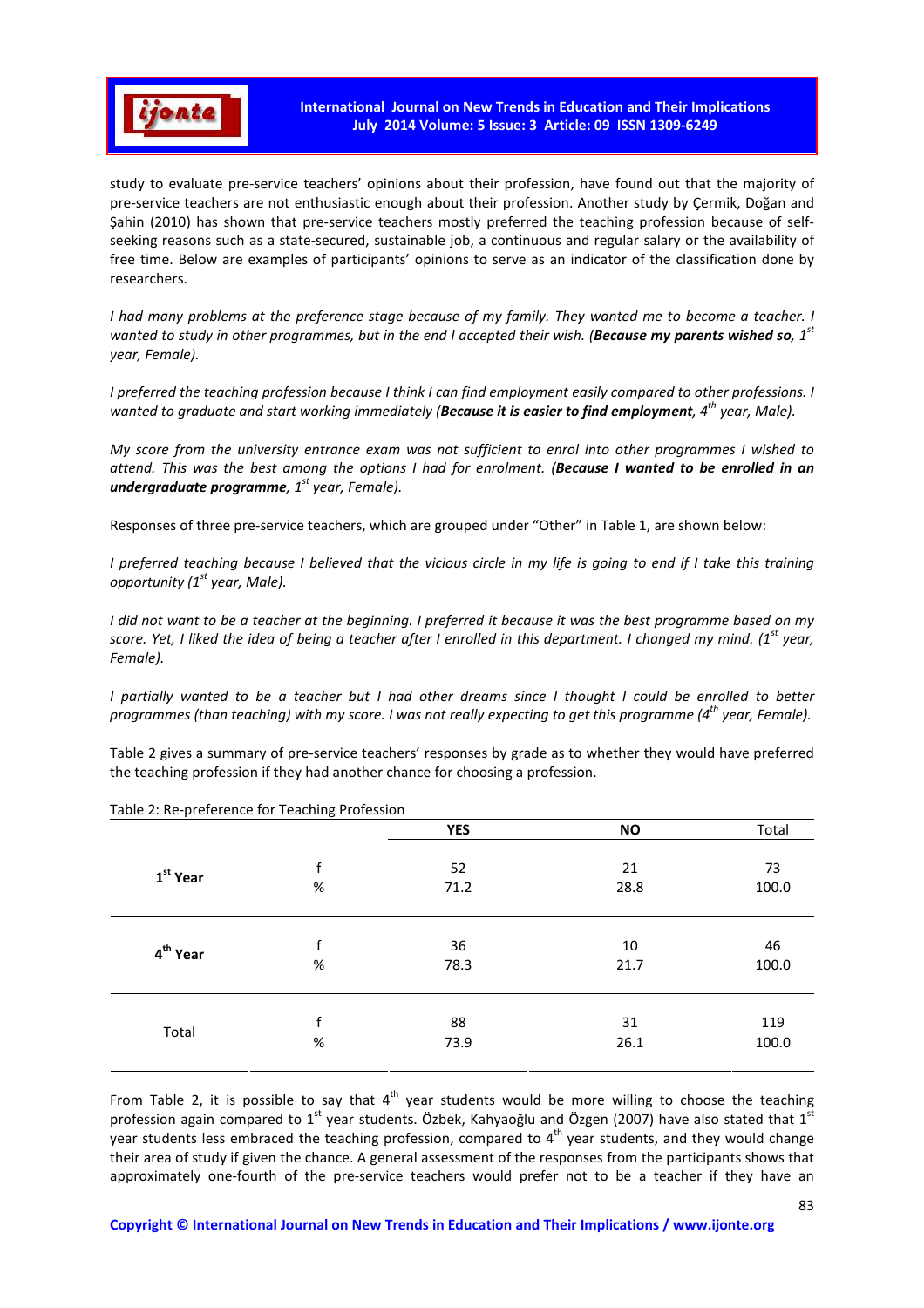

alternative. They stated that they might prefer to study Law (9.2%), Economics / Business Administration (4.2%), Health Sciences (4.2%) and Guidance and Psychological Counselling (1.7%), instead of Classroom Teaching.

Table 3 shows the participants' responses, as of gender variable, to the question whether they would be willing to quit the teaching profession if they found another job with a higher salary.

|        |   | Strongly<br><b>Disagree</b> | <b>Disagree</b> | Neutral | Agree | Strongly<br>Agree | Total |
|--------|---|-----------------------------|-----------------|---------|-------|-------------------|-------|
| Female |   | 11                          | 20              | 21      | 11    |                   | 70    |
|        | % | 15.7                        | 28.6            | 30.0    | 15.7  | 10.0              | 100.0 |
| Male   |   | 4                           |                 | 15      | 9     | 13                | 48    |
|        | % | 8.3                         | 14.6            | 31.2    | 18.8  | 27.1              | 100.0 |
| Total  |   | 15                          | 27              | 36      | 20    | 20                | 118   |
|        | % | 12.7                        | 22.9            | 30.5    | 16.9  | 16.9              | 100.0 |

# Table 3: Quitting Teaching Profession for a Job With Higher Salary

Based on Table 3, it is possible to say that female students are more determined not to quit the teaching profession, in the case of finding another job with a higher salary, compared to male students. The researchers think that this may be caused by the social perception that it is generally a man's responsibility to provide the financial contribution to a family. A study by Vefikuluçay Yılmaz et. al. (2009) on the gender roles of university students has found out that there is a statistically significant difference between male and female participants on gender on the basis of work life, and that men have a more traditional perspective on gender compared to women. Özbek (2007) has also found out that personal and social factors are important in female pre-service teachers' preference of the teaching profession, whereas economic factors are more important for male preservice teachers. In general, our study shows that almost half of the pre-service teachers may consider quitting their profession. Besides, the close ratio between the pre-service teachers who consider quitting their profession and those who preferred teaching for reasons other than loving the profession, may indicate a consistency among the findings.

Table 4 shows the participants' responses, as of year, to the question of whether they are worried about being employed after graduation.

| Worry about employment | Year |      |    |      | Total |      |
|------------------------|------|------|----|------|-------|------|
|                        |      |      |    |      |       |      |
|                        |      | %    |    | %    |       | %    |
| Yes                    | 58   | 79.5 | 42 | 91.3 | 100   | 84.0 |
| No                     | 15   | 20.5 | 4  | 8.7  | 19    | 16.0 |

### Table 4: Worry About Being Employed After Graduation as of Years

As seen in Table 4, 84% of the students are worried about being employed as teachers after graduation. Fourth year students, who are closer to graduation, feel this worry stronger (91.3%) than the 1<sup>st</sup> year students (79.5%). A study by Güneyli and Aslan (2009) on pre-service teachers attending Turkish Language Teaching has found out that one of the fundamental problems of pre-service teachers is their worry about being employed as teacher. That the majority of pre-service teachers are worried about being employed after graduation even during their training may be considered as having a negative effect, not only on their attitudes towards the teaching profession, but also on their academic achievement.

Table 5 shows the frequency analysis between pre-service teachers' worries of being employed and their reasons for preferring the teaching profession.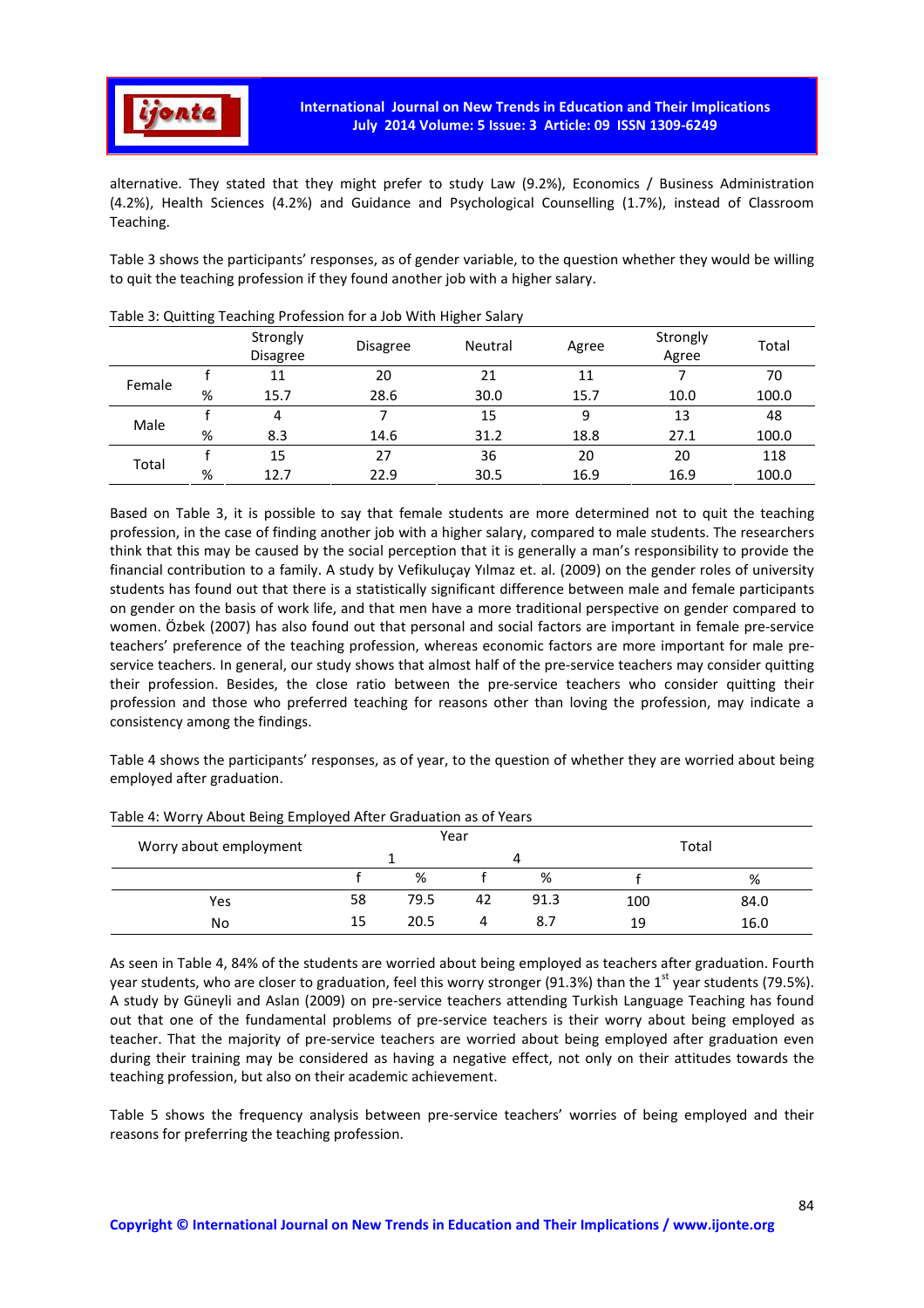

Table 5: Relationship Between Employment Worry and Reasons for Preference

|                                                               | <b>Employment Worry</b> |                          |       |
|---------------------------------------------------------------|-------------------------|--------------------------|-------|
| <b>Reasons for preference</b>                                 | Yes                     | No                       | Total |
|                                                               | (f)                     | (f)                      |       |
| Because I wanted to be teacher                                | 49                      | 4                        | 53    |
| Because I wanted to be enrolled in an undergraduate programme | 14                      | 3                        | 17    |
| Because my parents wished me to do so                         | 10                      | $\overline{\phantom{a}}$ | 12    |
| Because there is more free time                               | 6                       | 3                        | 9     |
| Because I am a graduate of teacher training high school       | 8                       | 0                        | 8     |
| Because it is a respectable profession                        | 3                       | 4                        |       |
| Because it is easier to find employment                       | 6                       |                          | 7     |
| Because I like children                                       |                         |                          |       |
| Because my parent(s) is/are teachers                          |                         | 0                        |       |
| Other                                                         |                         |                          | 3     |
| Total                                                         | 100                     | 19                       | 119   |

It is seen that the ratio of pre-service teachers with employment worries, who have voluntarily preferred this profession (85.5%), is higher than the ratio of those who preferred the teaching profession due to other reasons (e.g. parents' wish, their wish to be enrolled in an undergraduate programme) (83.3%). Although the difference is not much, this finding may be a result of that pre-service teachers, who have chosen the teaching profession due to external factors or other interests, are not able to embrace teaching as much as others, and accordingly they are less worried about being employed as teachers.

### **CONCLUSION**

Findings from this study have shown that almost half of the pre-service teachers preferred the classroom teaching programme with positive thoughts, such as wishing to be a teacher, respectability of the profession or loving children. On the other hand, the other half of the pre-service teachers have chosen this profession due to other reasons, such as family pressure, just to be enrolled in an undergraduate programme, or even some false perceptions as teaching being a profession with a lot of free time (although not many). In addition, it has been seen that some teacher candidates graduated from teacher training high school have preferred being a teacher just because they were going to receive extra points for placement in an undergraduate programme, or they were going to find employment easier compared to other professions. Boz and Boz (2008) have stated that pre-service teachers who have chosen their profession for sentimental reasons, such as making a contribution to society, a love of teaching, or to work with young people, are more motivated and enthusiastic in the teaching profession, and continue to work as teachers for a longer period of time. It is considered disconcerting, in terms of the importance of their role as classroom teachers having a key role in the educational life of their students, that almost half of the pre-service teachers preferred this profession due to external reasons.

This study has concluded that one-fourth of the participant pre-service teachers, an important segment, would not choose the teaching profession if they had the chance, which is considered quite troubling. On the other hand, the fact that mostly 1<sup>st</sup> year students have made this decision may be interpreted as teacher training having a positive impact on the thoughts with regard to the teaching profession. Almost half of the pre-service teachers have stated that they would quit working as teachers if they found another job with a higher salary. This finding is thought to be caused by non-voluntary pre-service teachers who preferred the teaching profession due to self-seeking reasons, interests and external factors. These individuals' perception of this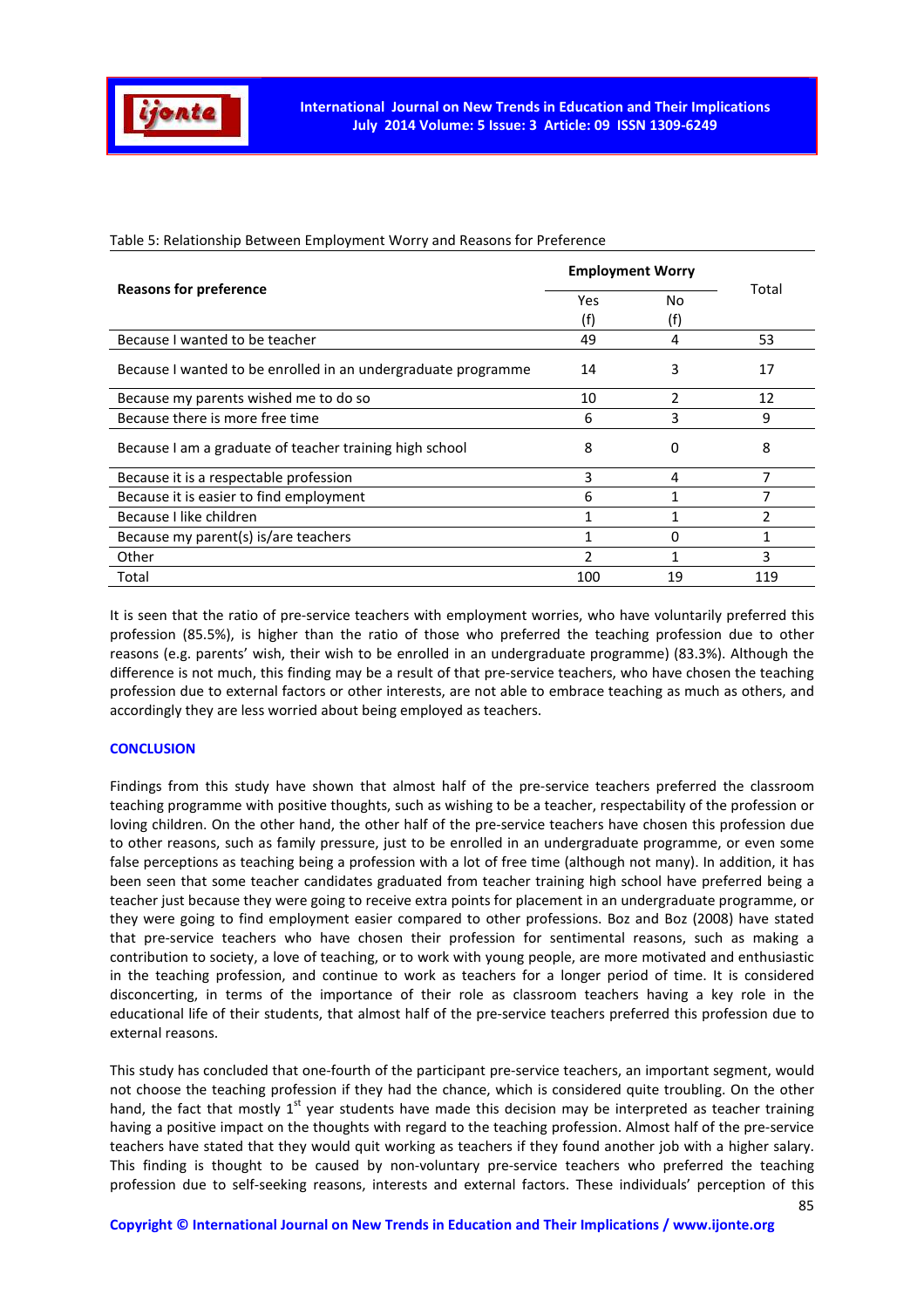

profession as a guarantee for life is considered to make them ready to quit teaching for another employment opportunity with better facilities. The fact that the majority of pre-service teachers who are ready to quit the teaching profession for another job with higher financial benefits are males may be caused by their focus on economic benefits as their bread-winner role in the society.

In Turkey, in order for graduates of faculties of education to be employed as teachers in public schools, they have to take a national examination (Public Personnel Selection Examination) and to achieve a certain score required by their subject area to be appointed as teachers. Pre-service teachers attending faculties of education experience a high level of anxiety for this examination, especially in their  $4^{th}$  year. It is possible to say that this anxiety experienced pre-service may have a negative impact on their motivation and enthusiasm. As a matter of fact, a study by Karamustafaoğlu and Özmen (2004) has concluded that this employment worry of pre-service teachers diminishes their expectations from their profession, which in turn negatively affects their motivation. It is understood that pre-service teachers mostly focus on passing this national exam and give priority to activities related to this exam while they also have work to become a qualified teacher in professional, scientific and cultural terms. Nonetheless, despite the fact that most of the students (73.9%) are anxious and worried about being employed after graduation, it is meaningful for them to state they would prefer classroom teaching profession if they had another opportunity. It is thought that this may be caused, despite all other things, by the fact that it is easier to get an employment as a teacher compared to other professions and that the student quota of most of these programmes is higher than other undergraduate programmes.

According to another result of this study, those who preferred the profession with enthusiasm and motivation experience a stronger worry for being employed after the graduation compared to the pre-service teachers who preferred teaching profession due to external reasons, though the difference is not very significant. Even though not significant, this difference may be caused by the fact that the former group are more motivated and willing to start their teaching career.

An overall assessment of the findings of this study leads us to think that secondary education students should be in closer and more effective contact and communication with guidance services in their schools, in order to make more accurate decisions about their future professions. Being guided to teacher training high schools from middle schools and to faculties of education from high schools, not only on the basis of their abilities but also of their interests and personality traits, would enable them to make more sensible decisions about their preferences for a future profession. Besides, the training programmes of the faculties of education should be redesigned so as to include scientific, social and cultural activities to assist pre-service teachers in developing more positive attitudes towards the teaching profession. Moreover, further comparative studies on the opinions of pre-service teachers on the teaching profession and their professional performance after employment may be able to enlighten other studies in the area.

**IJONTE's Note:** This article was presented at 5<sup>th</sup> International Conference on New Trends in Education and Their Implications - ICONTE, 24-26 April, 2014, Antalya-Turkey and was selected for publication for Volume 5 Number 3 of IJONTE 2014 by IJONTE Scientific Committee.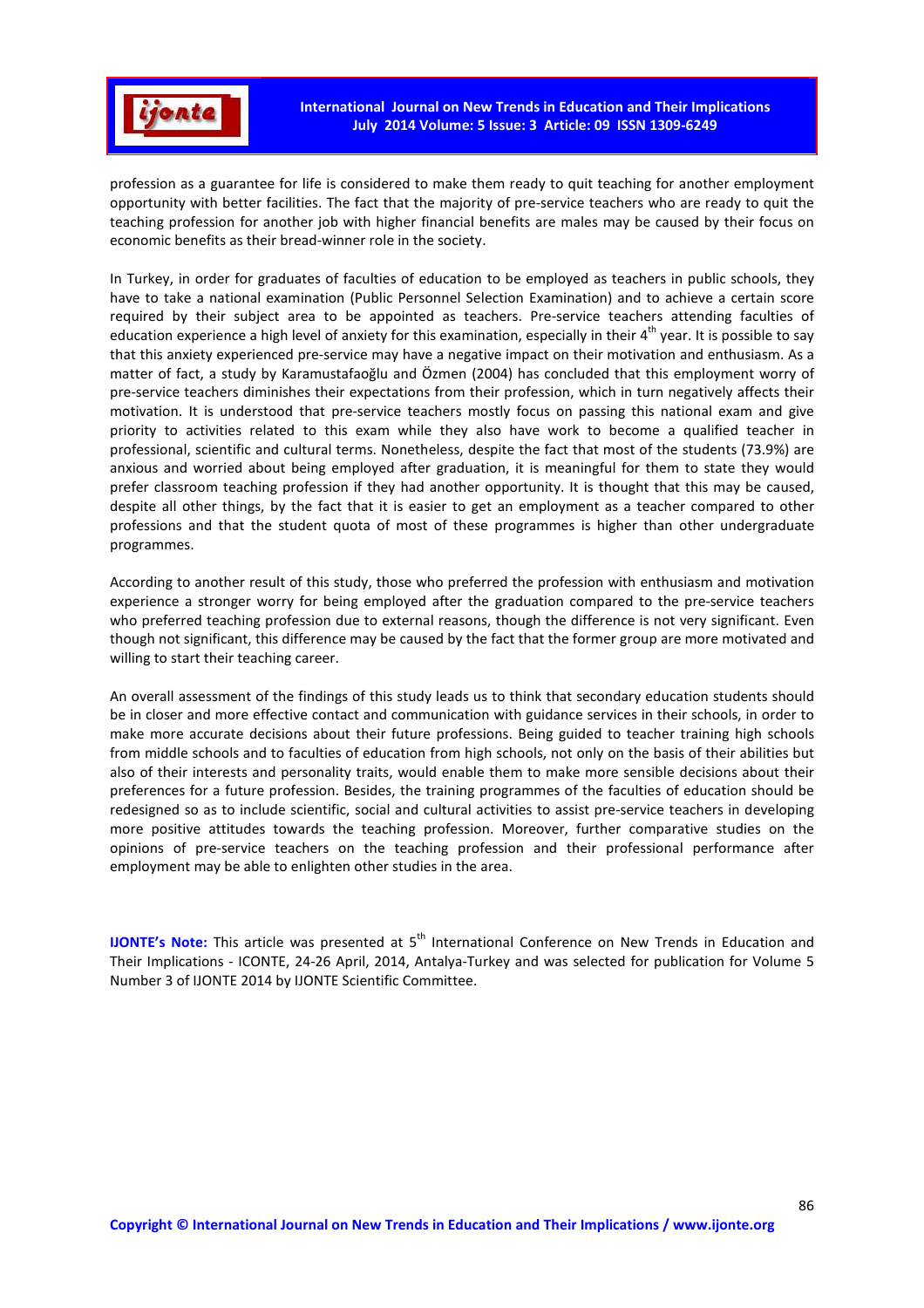

### **BIODATA AND CONTACT ADDRESSES OF AUTHORS**



Tuğba HOŞGÖRÜR is an Assistant Professor at Muğla Sıtkı Koçman University, Turkey. She has been working at the department of Educational Sciences, of the Faculty of Education since 2010. She received her Bachelor's degree in Physics Teaching from Middle East Technical University, Ankara, Turkey and an MA and PhD degrees in Educational Administration, Inspection, Planning and Economics Programme from Anadolu University, Eskişehir, Turkey. Her research interests involve; organizational development, organizational change, teacher training and teacher qualities.

Assist. Prof. Dr. Tuğba HOŞGÖRÜR Muğla Sıtkı Koçman University Faculty of Education Department of Educational Sciences 48000 Muğla - TURKEY E. Mail: t.hosgorur@mu.edu.tr



Vural HOŞGÖRÜR is an Assistant Professor at the Department of Education Sciences, of the Faculty of Education, at Muğla Sıtkı Koçman University, Muğla, Turkey. He is specialized in Educational Administration, Inspection, Planning and Economics. He has more than 40 articles published in national and international periodicals and a book titled "Organizational Attitudes of Teachers in Identification-Alienation Dimension". His research interests are; organizational behaviour, organizational culture, quality management and educational supervision.

Assist. Prof. Dr. Vural HOŞGÖRÜR Muğla Sıtkı Koçman University Faculty of Education Department of Educational Sciences 48000 Muğla - TURKEY E. Mail: vuralhosgorur@mu.edu.tr

#### **REFERENCES**

Başaran, İ.E. (1998). Eğitime giriş. Ankara: Umut Yayım-Dağıtım.

Baykara Pehlivan, K. (2008). Sınıf öğretmeni adaylarının sosyo-kültürel özellikleri ve öğretmenlik mesleğine yönelik tutumları üzerine bir çalışma. *Mersin Üniversitesi Eğitim Fakültesi Dergisi*, *4* (2), 151-168.

Boz, Y and Boz, N. (2008). Kimya ve matematik öğretmen adaylarının öğretmen olma nedenleri. *Kastamonu Eğitim Dergisi, 16* (1), 137-144.

Celep, C., Özyılmaz, G., Çörtük, S. (2013). Kocaeli üniversitesi eğitim fakültesi son sınıf öğrencilerinin öğretmenlik mesleğine ilişkin görüşleri. *Journal of Teacher Education and Educators, 2* (1), 125-154.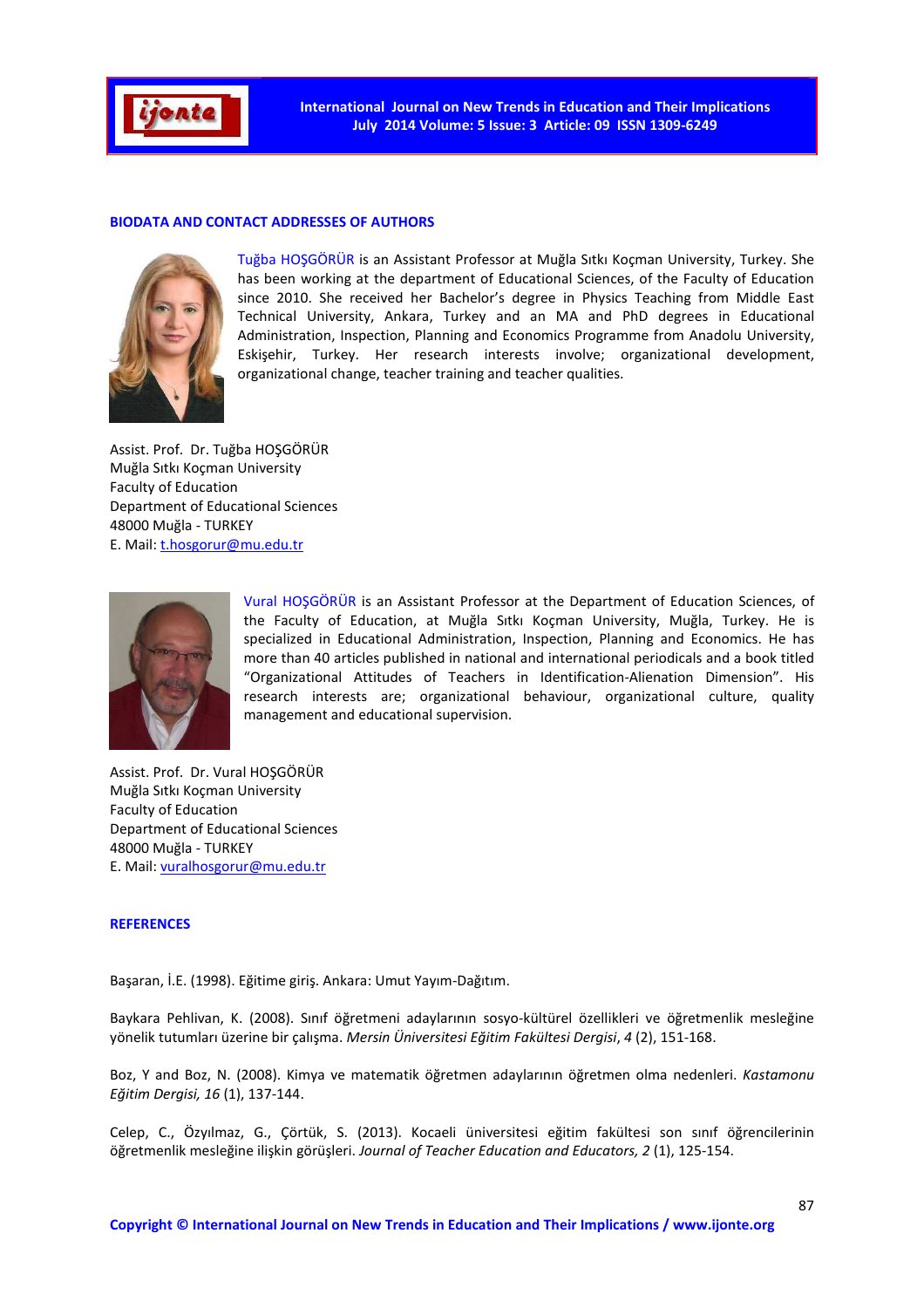

Çeliköz, N. and Çetin, F. (2004). Anadolu öğretmen lisesi öğrencilerinin öğretmenlik mesleğine yönelik tutumlarını etkileyen etmenler. *Milli Eğitim Dergisi, 162,* 160-167.

Çelikten, M., Şanal, M. & Yeni, Y. (2005). Öğretmenlik mesleği ve özellikleri. *Erciyes Üniversitesi Sosyal Bilimler Enstitüsü Dergisi, 19* (2), 207-237.

Çermik, H., Doğan, B. & Şahin, A. (2012). Sınıf öğretmenliği öğretmen adaylarının öğretmenlik mesleğini tercih nedenleri. *Pamukkale Üniversitesi Eğitim Fakültesi Dergisi,28* (2), 201-212.

Çetin, B. (2012). Analysis of elementary school pre-service teachers for several variables. *Elementary Education Online, 11*(3), 596-610.

Doğan, T. and Çoban, A. E. (2009). Eğitim fakültesi öğrencilerinin öğretmenlik mesleğine yönelik tutumları ile kaygı düzeyleri arasındaki ilişkinin incelenmesi. *Eğitim ve Bilim, 34* (153), 157-168.

Erden, M. (1998). Öğretmenlik mesleğine giriş. İstanbul: Alkım Yayınları.

Erkan, S., Tuğrul, B., Üstün, E., Akman, B., Şendoğdu, M., Kargı, E. et. al. (2002). Okulöncesi öğretmenliği öğrencilerine ait Türkiye Profil araştırması. *Hacettepe Üniversitesi Eğitim Fakültesi Dergisi, 23*, 108-116.

Güneyli, A. and Aslan, C. (2009). Evaluation of Turkish prospective teachers' attitudes towards teaching profession (Near East University case). *Procedia Social and Behavioral Sciences 1,* 313–319.

Hacıömeroğlu, G. and Şahin Taşkın, Ç. (2010). Fen bilgisi öğretmenliği ve ortaöğretim fen ve matematik alanları (ofma) eğitimi bölümü öğretmen adaylarının öğretmenlik mesleğine ilişkin tutumları. *Ahi Evran Üniversitesi E*ğ*itim Fakültesi Dergisi, 11* (1), 77–90.

Karamustafaoğlu, O. and Özmen, H. Toplumumuzda ve öğretmen adayları arasında öğretmenlik mesleğine verilen değer üzerine bir araştırma. *Journal of Values Education (Turkey), 2* (6), 35-49.

Kartal, T. and Taşdemir, A. (2012). Fen bilgisi öğretmen adaylarının öğretmenlik mesleğine ilişkin görüşleri. *Abant İzzet Baysal Üniversitesi Eğitim Fakültesi Dergisi, 12* (2), 73-96.

Kıyak, S. (2006). *Genel lise öğrencilerinin meslek seçimi yaparken temel aldığı kriterler.* Yayımlanmamış yüksek lisans tezi, Yeditepe Üniversitesi, İstanbul.

Kuzgun, Y. (2000). *Meslek danışmanlığı kuramlar ve uygulamalar.* Ankara: Nobel Yayın Dağıtım.

Maguire, M. and Dillon, J. (1998). Developing as a new teacher. In: Dillon, J and Maguire M. (Eds.) *Becoming a teacher: Issues in secondary teaching* (pp. 3-9). Buckingham: Open University Press.

Özbek, R. (2007). Öğretmen adaylarının öğretmenlik mesleğini tercih etmelerinde kişisel,ekonomik ve sosyal faktörlerin etkililik derecesine ilişkin algıları. *Fırat Üniversitesi Sosyal Bilimler Dergisi, 17* (1), 145-159.

Özbek, R.,Kahyaoğlu, M. & Özgen, N. (2007). Öğretmen adaylarının öğretmenlik mesleğine yönelik görüşlerinin değerlendirilmesi. *Sosyal Bilimler Dergisi, 9* (2), 221-232.

Özder, H., Konedralı, G. & Zeki, C. P. (2010). Öğretmen adaylarının öğretmenlik mesleğine yönelik tutumlarının çeşitli değişkenler açısından incelenmesi. *Kuram ve Uygulamada Eğitim Yönetimi, 16* (2), 253-275.

Özsoy, G., Özsoy, S.,Özkara, Y. & Memiş, A.D.. (2010). Factors affecting pre-service teachers' choice of teaching as a profession. *Elementary Education Online, 9* (3), 910-921.